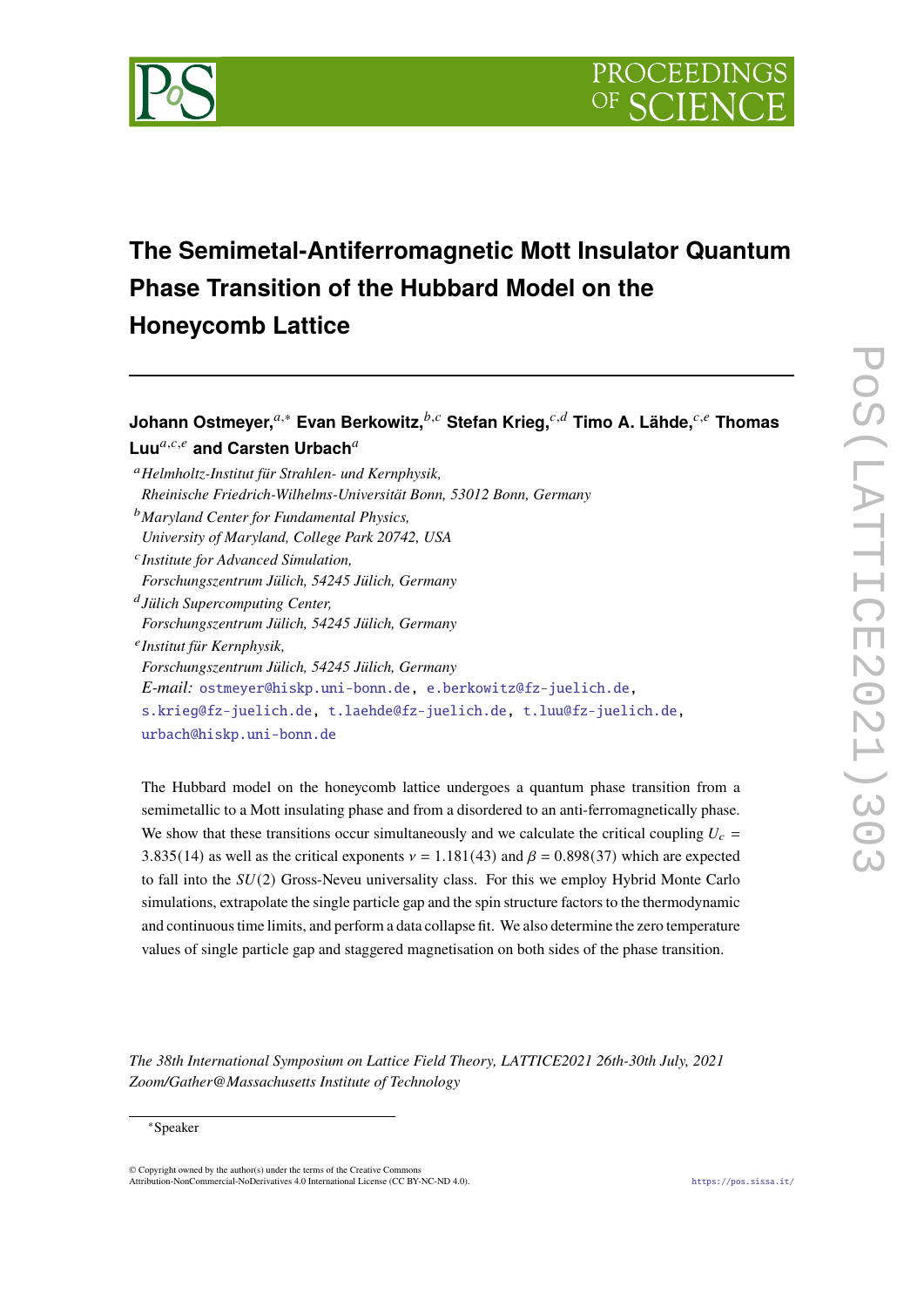### **1. Introduction**

The Fermi-Hubbard model—a prototypical model of electrons hopping between lattice sites has a rich phenomenology of strongly-correlated electrons, requiring nonperturbative treatment. On a honeycomb lattice, where it provides a basis for studying electronic properties of carbon nanosystems like graphene and nanotubes, the Hubbard model is expected to exhibit a second-order quantum phase transition between a (weakly coupled) semi-metallic (SM) state and an antiferromagnetic Mott insulating (AFMI) state as a function of the electron-electron coupling.

It is noteworthy that a fully-controlled *ab initio* characterization of the SM-AFMI transition has not yet appeared; Monte Carlo (MC) calculations have not provided unique, generally accepted values for the critical exponents [\[1,](#page-7-0) [2\]](#page-7-1). Such discrepancies are primarily attributed to the adverse scaling of MC algorithms with spatial system size L and inverse temperature  $\beta$ . The resulting systematic error is magnified by an incomplete understanding of the extrapolation of operator expectation values to the thermodynamic and temporal continuum limits.

In this work we summarise the recent progress made, using Lattice Monte Carlo (LMC) techniques, in removing he systematic uncertainties which affect determinations of the critical exponents of the SM-AFMI transition in the honeycomb Hubbard model [\[2,](#page-7-1) [3\]](#page-7-2). We present a unified, comprehensive, and systematically controlled treatment of both the single particle gap and the staggered magnetisation, the former being the electric and the latter the anti-ferromagnetic (AFM) order parameters of the phase transition. We thus confirm the AFM nature of the transition from first principles. The simultaneous opening of the gap and emergence of AFM order is illustrated in figure [1.](#page-1-0) We find that the critical coupling  $U_c/\kappa = 3.835(14)$  and the critical exponents—expected to be the exponents of the SU(2) Gross-Neveu, or chiral Heisenberg, universality class [\[4\]](#page-7-3)—to be  $v = 1.181(43)$  and  $\beta = 0.898(37)$ .

<span id="page-1-0"></span>

**Figure 1:** Left: The two energy bands (in multiples of the hopping  $\kappa$ ) of the non-interacting Hubbard model as a function of the momentum  $k$  normalised by the lattice spacing  $a$ . Center: Inset showing the Dirac cones. A band gap  $\Delta$  separating the bands opens in the phase transition, once a critical coupling  $U_c$  is surpassed. The bottom figure is only a qualitative visualisation, not the exact result. Right: The sublattice symmetry is broken at the same critical coupling and the disordered state (a superposition of all possibilities) transitions to an antiferromagnetic order. We show in the following (and in [\[2,](#page-7-1) [3\]](#page-7-2)) that the transitions happen simultaneously.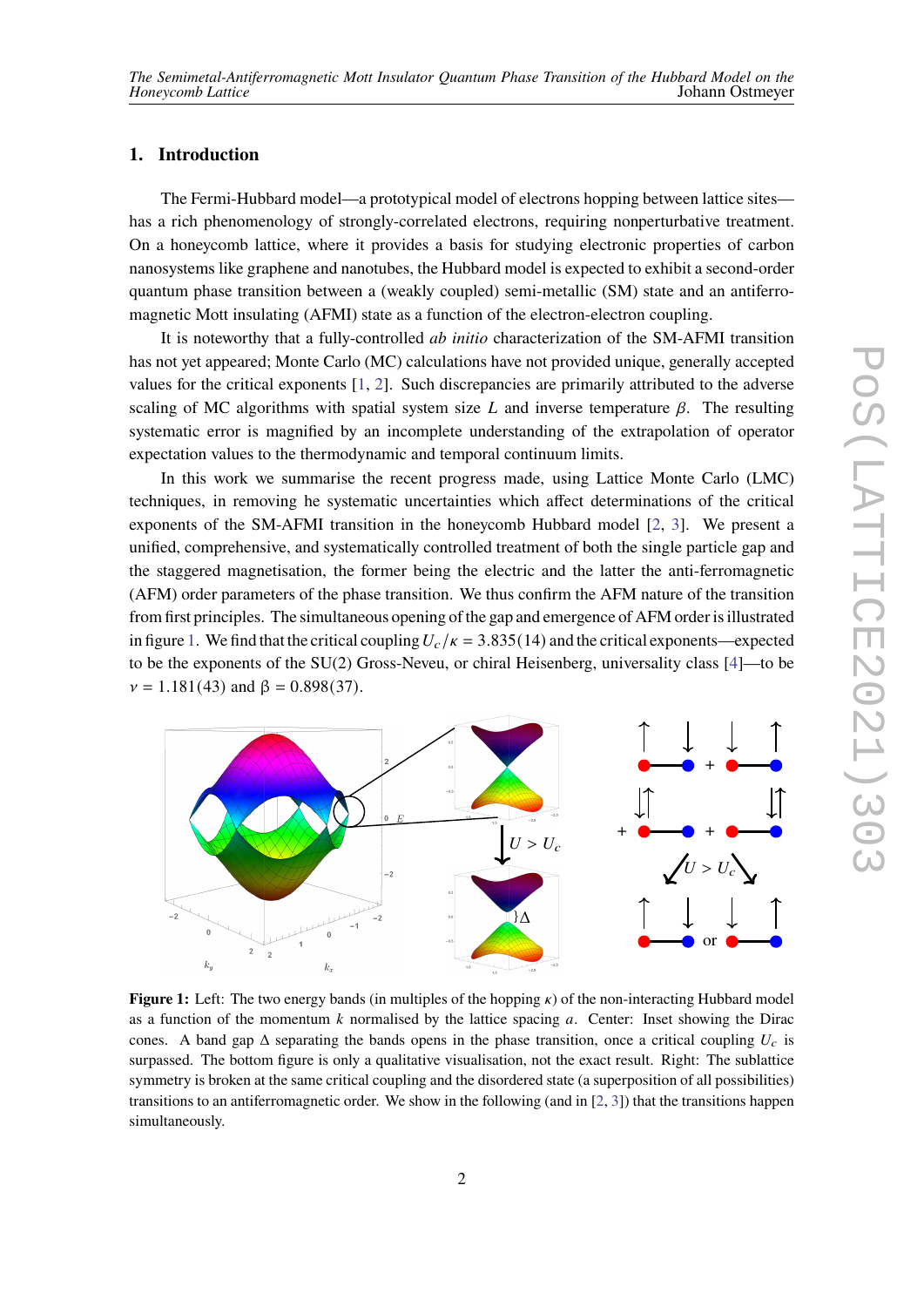We formulate the grand canonical Hubbard model at half filling in the particle-hole basis and without a bare staggered mass. Its Hamiltonian reads

$$
H = -\kappa \sum_{\langle x, y \rangle} \left( p_x^{\dagger} p_y + h_x^{\dagger} h_y \right) + \frac{U}{2} \sum_x \rho_x \rho_x, \qquad (1)
$$

where p and h are fermionic particle and hole annihilation operators,  $\kappa$  is the hopping amplitude,  $U$  the on-site interaction, and

<span id="page-2-1"></span>
$$
\rho_x = p_x^{\dagger} p_x - h_x^{\dagger} h_x, \tag{2}
$$

is the charge operator. Using Hasenbusch-accelerated HMC with the BRS formulation [\[5,](#page-7-4) [6\]](#page-7-5) and a mixed time differencing [\[2\]](#page-7-1) which has favorable computational scaling properties, we generate ensembles of auxiliary field configurations for different linear spatial extents  $L$  with a maximum of  $L=102$  corresponding to 20,808 lattice sites, interaction strengths U (with fixed hopping  $\kappa$ ), inverse temperatures  $\beta = 1/T$  $\beta = 1/T$  $\beta = 1/T$ , and  $N_t$  Trotter steps;<sup>1</sup> See Ref. [\[2\]](#page-7-1) for full details.

#### **2. Observables**

#### **2.1 The single particle gap**

The single particle gap measures the distance between the two energy bands which is closest at the Dirac momenta  $K$  and  $K'$ . It can readily be obtained from the single particle correlator

$$
C(t) := \left\langle p_{K,t} p_{K,0}^{\dagger} \right\rangle \equiv \left\langle p_{K',t} p_{K',0}^{\dagger} \right\rangle \tag{3}
$$

at said momenta in imaginary time by a fit of the effective mass  $m_{\text{eff}}$  to the functional form

$$
C(\tau) = a \cosh(m_{\text{eff}} \delta(\tau - N_t/2)), \qquad (4)
$$

with a and  $m_{\text{eff}}$  as fit parameters in a reasonable scaling region. Here  $\tau = t/\delta$  has integer values and we symmetrised the correlator about  $t = \frac{\beta}{2}$  $t = \frac{\beta}{2}$  $t = \frac{\beta}{2}$ . For an example of such a fit see figure 2 and for more details see Ref. [\[2\]](#page-7-1). The single particle gap is simply given by

<span id="page-2-2"></span>
$$
\Delta = 2m_{\text{eff}},\tag{5}
$$

for a specific value of L and  $\delta$ .

#### **2.2 Spin structure factors**

At half-filling, we compute expectation values of one-point and two-point functions of bilinear local operators, the spins

$$
S_x^i = \frac{1}{2} (p_x^{\dagger}, (-1)^x h_x) \sigma^i (p_x, (-1)^x h_x^{\dagger})^{\top}
$$
 (6)

and the charge [\(2\)](#page-2-1) where the  $\sigma^i$  are Pauli matrices and  $(-1)^x$  provides a minus sign depending on the triangular sublattice of the honeycomb to which the site  $x$  belongs; the sign originates in the particle-hole transformation. In this work we focus on the staggered sum of spins

$$
S_{-}^{i} = \sum_{x} (-1)^{x} S_{x}^{i},
$$
\n(7)

<span id="page-2-0"></span><sup>&</sup>lt;sup>1</sup>Throughout this work, we use an upright β for the critical exponent and a slanted β for the inverse temperature.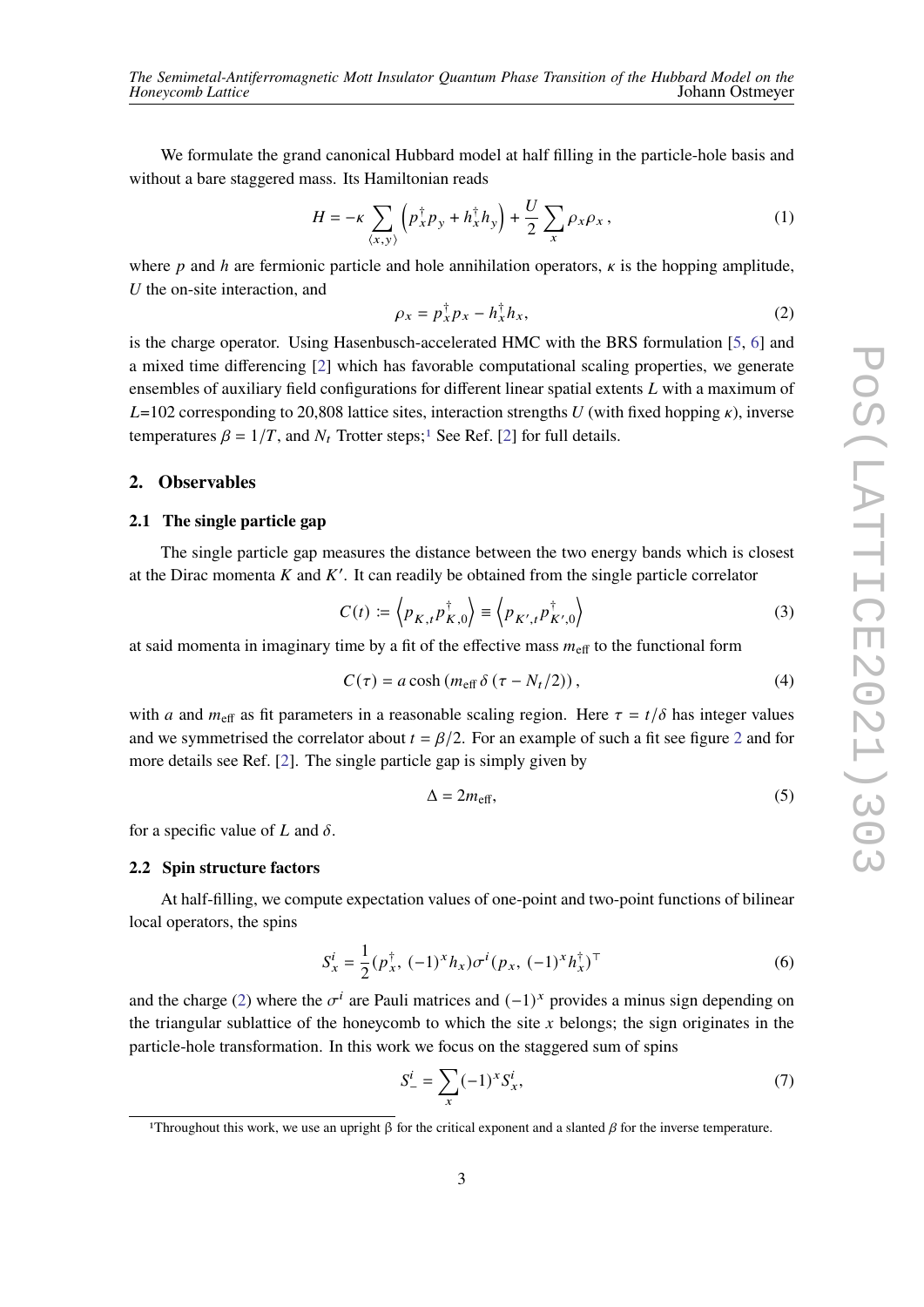<span id="page-3-0"></span>

**Figure 2:** Examples of effective mass determinations from the single-particle correlators, extracted from ensembles of auxiliary field configurations. The blue line with error band gives  $m_{\text{eff}}$  with statistical error, obtained from a hyperbolic cosine effective mass [\(4\)](#page-2-2). The length of the blue band indicates the fitting region. For comparison, a constant fit to the effective local mass is shown by the dashed orange line. The dot-dashed red line shows the estimation of the systematic error [\[2\]](#page-7-1). Note that the red and orange lines have been extended outside of the fitting region, for clearer visibility. Left panel:  $\kappa\beta = 8$ ,  $L = 15$ ,  $N_t = 64$ ,  $U/\kappa = 3.5$ . Right panel:  $\kappa\beta = 12$ ,  $L = 6$ ,  $N_t = 72$ ,  $U/\kappa = 3.85$ . The timeslice index  $\tau$  is integer-valued. The effective mass  $m_{\text{eff}}$  is given in units of  $\kappa$ .

which computes the difference between the sublattices, though the uniform sum of spins and the charge operators are readily available too and have been investigated in Ref. [\[3\]](#page-7-2). We omit them here because they are no order parameters of the phase transition of interest.

Furthermore we define the correlator

$$
S_{--}^{ii} = \left\langle S_{--}^{i} S_{-}^{i} \right\rangle. \tag{8}
$$

Because the dynamical exponent  $z = 1$  [\[7\]](#page-7-6) we can obtain intensive order parameters at any finite temperature by taking the thermodynamic limit of these extensive quantities and dividing them by  $\beta^2$ , rather than the spatial volume  $V = L^2$ .

#### **3. Analysis**

All our results have been extrapolated to the thermodynamic and continuous time limits in a twodimensional fit simultaneously. In particular the single particle gap and the staggered magnetisation defined by

$$
m_s^2 = \frac{\sum_i S_{--}^{ii}}{V(\kappa \beta)^2} = \frac{2S_{--}^{11} + S_{--}^{33}}{V(\kappa \beta)^2},\tag{9}
$$

have been fitted using the functional dependences

$$
\Delta^{2}(L, N_{t}) = \Delta_{0}^{2} + c_{0}^{\Delta} N_{t}^{-2} + c_{1}^{\Delta} L^{-3}, \qquad (10)
$$

<span id="page-3-1"></span>
$$
m_s = m_{s,0} + c_0^{m_s} \delta + c_1^{m_s} L^{-2}.
$$
 (11)

An example of such a fit can be found in figure [3.](#page-4-0)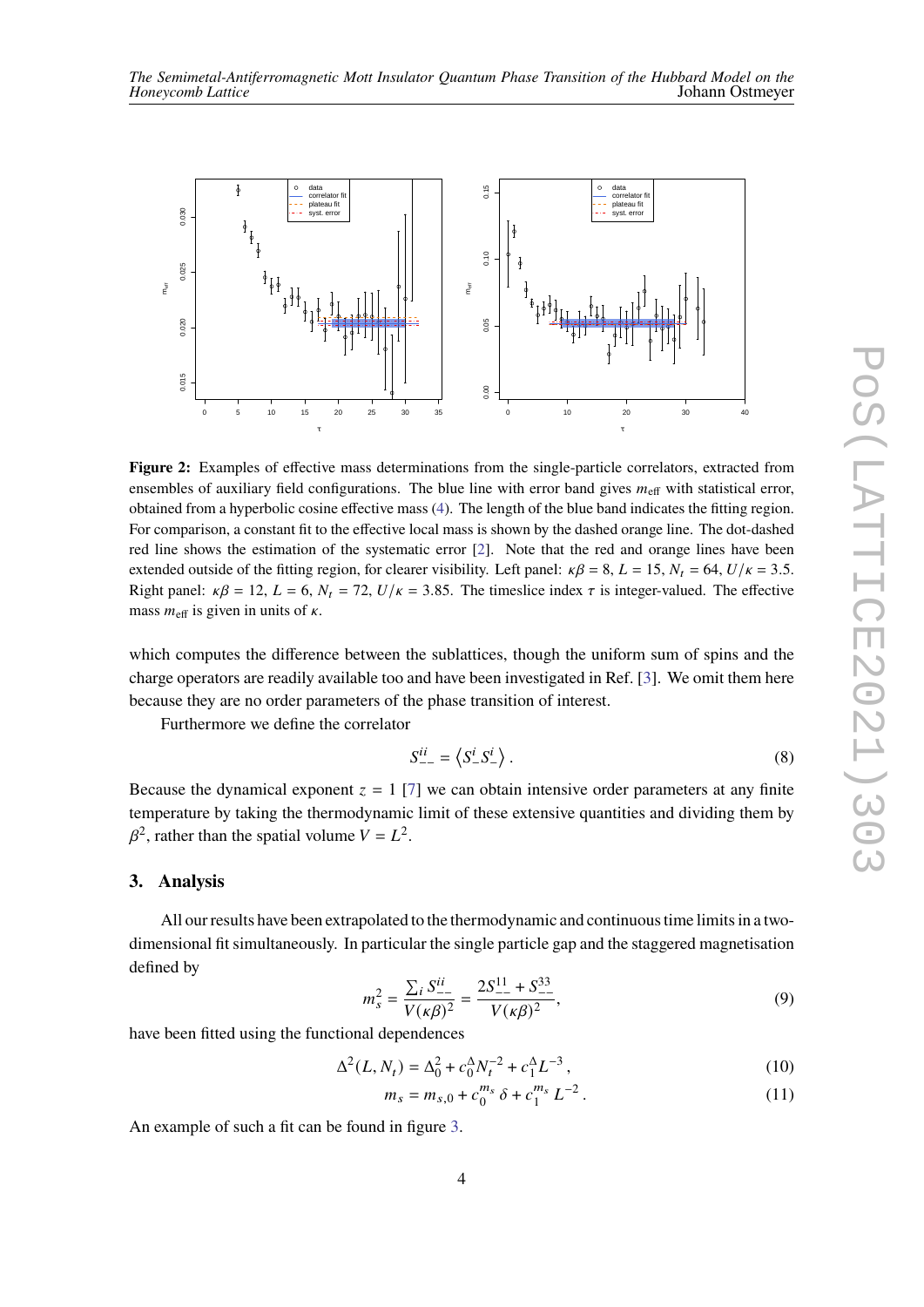

<span id="page-4-0"></span>

**Figure 3:** Simultaneous two-dimensional fit of  $\Delta(N_t, L)$  (in units of  $\kappa$ ) using Eq. [\(10\)](#page-3-1), for  $\kappa\beta = 8$  and  $U/\kappa = 3.5$ . Data points for  $L < 9$  have been omitted from the fit, but not from the plot. Very small lattices lead to large values of  $\Delta$ , which are not visible on the scale of the plot. This fit has  $\chi^2/\text{d.o.f.} \simeq 1.1$ , corresponding to a p-value of  $\simeq 0.34$ .

#### **3.1 Results**

Our results for  $\Delta_0$  and  $m_s$  are shown in Figure [4](#page-4-1) for all values of  $U/\kappa$  and  $\kappa\beta$ , along with an extrapolation (with error band) to zero temperature ( $\beta \rightarrow \infty$ ). For details as to the zero-temperature gap, see Ref. [\[2\]](#page-7-1).

<span id="page-4-1"></span>

**Figure 4:** All quantities in units of  $\kappa$  and after the thermodynamic and continuum limit extrapolations.  $\beta$  is the inverse temperature. The single-particle gap  $\Delta_0(U,\beta)$  (left) and the AFMI order parameter (staggered magnetization)  $m_s$  (right). We also show  $\Delta_0(U, \beta = \infty)$  and  $m_s(U, \beta = \infty)$  as solid black lines with error band. The legend from the left plot applies to both.

Finally, we perform a simultaneous data collapse fit to

<span id="page-4-3"></span><span id="page-4-2"></span>
$$
\beta \Delta_0 = F(\beta^{\mu} (U - U_c)), \qquad (12)
$$

$$
\beta^{\mu\beta}m_s = G(\beta^{\mu}(U - U_c))\tag{13}
$$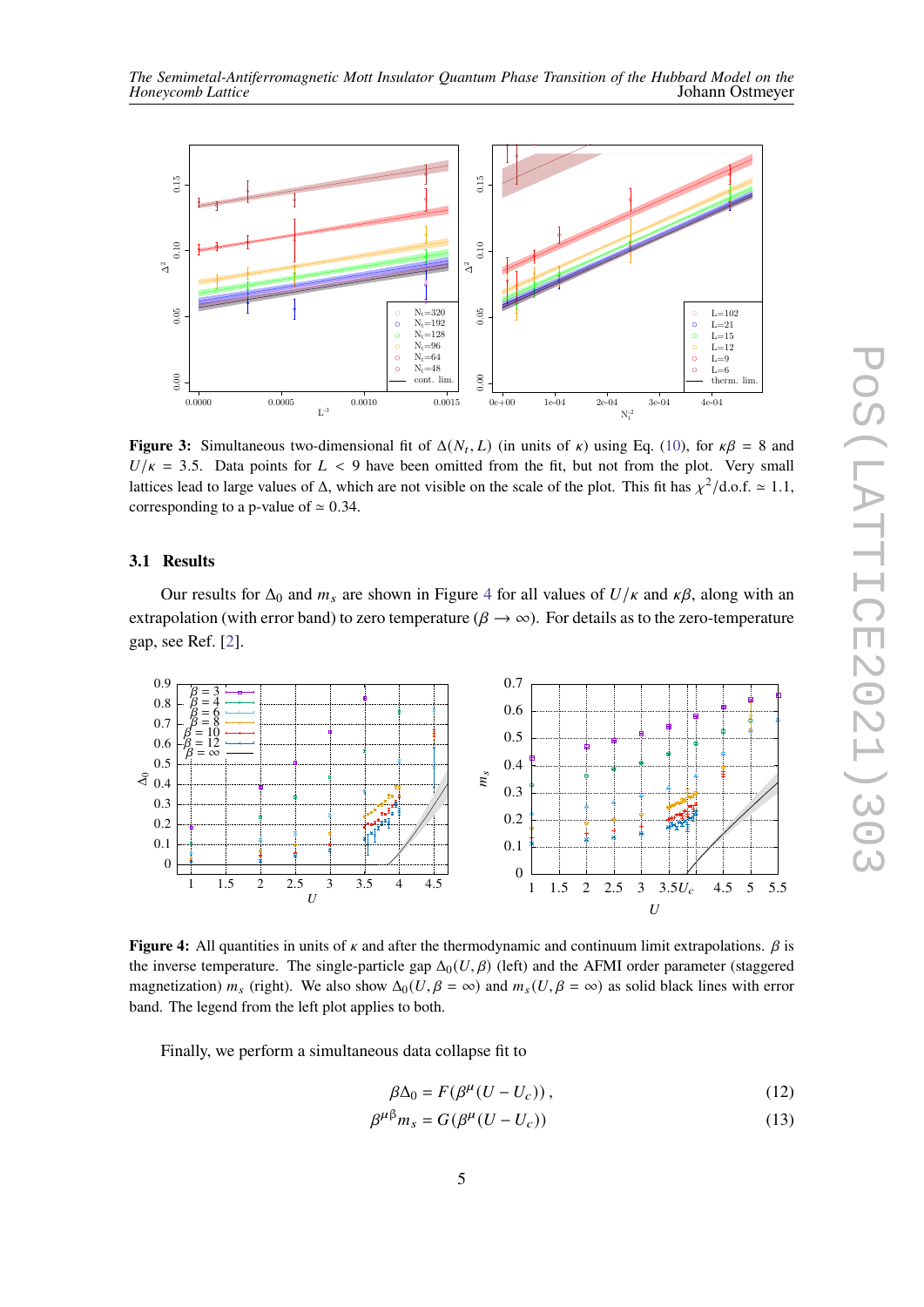with some universal functions F and G. Here  $\mu = 1/(zv)$  with the dynamical exponent  $z = 1$ . Thus we obtain the critical parameters  $U_c = 3.835(14)$ ,  $\nu = 1.181(43)$  and  $\beta = 0.898(37)$ . The collapse plots are shown in figure [5.](#page-5-0) The critical coupling  $U_c$  and the critical exponent  $\mu$  appear in both contributions [\(12\)](#page-4-2) and [\(13\)](#page-4-3) to the collapse fit proving that gap and AFM order do indeed emerge simultaneously.

<span id="page-5-0"></span>

**Figure 5:** Data collapse plots with the optimal parameters of  $U_c$ ,  $\nu$ , and  $\beta$  obtained from a simultaneous collapse fit to the gap  $\Delta$  (left panel) and the order parameter  $m_s$  (right panel). Note that the "outliers" are due to particularly small  $\beta$  and are excluded from the analysis. All quantities are expressed in units of  $\kappa$ .

#### **4. Conclusions**

Our work represents the first instance where the grand canonical Brower-Rebbi-Schaich (BRS) algorithm has been applied to the hexagonal Hubbard model (beyond mere proofs of principle), and we have found highly promising results.

We calculated the single particle gap  $\Delta$  as well as all operators that contribute to the antiferromagnetic (AFM), ferromagnetic (FM), and charge density wave (CDW) order parameters of the Hubbard Model on a honeycomb lattice (all the details in Refs. [\[2,](#page-7-1) [3\]](#page-7-2)). Furthermore we provide a comprehensive analysis of the temporal continuum, thermodynamic and zero-temperature limits for all these quantities. The favorable scaling of the HMC enabled us to simulate lattices with  $L > 100$ and to perform a highly systematic treatment of all three limits.

The semimetal-antiferromagnetic Mott insulator (SM-AFMI) transition falls into the Gross-Neveu (GN)-Heisenberg  $SU(2)$  universality class [\[7\]](#page-7-6). The GN-Heisenberg critical exponents have been studied by means of multiple methods. In Table [1,](#page-6-0) we give an up-to-date comparison of these calculations with our results. Our value for  $U_c/\kappa$  is in overall agreement with previous Monte Carlo (MC) simulations. For the critical exponents  $\nu$  and  $\beta$ , the situation is less clear. Our results for  $\nu$  (assuming  $z = 1$  due to Lorentz invariance [\[7\]](#page-7-6)) agree best with the MC calculation (in the Blankenbecler-Sugar-Scalapino (BSS) formulation) of Ref. [\[8\]](#page-7-7), followed by the FRG and large N calculations. On the other hand, our critical exponent  $\nu$  is systematically larger than most projection Monte Carlo (PMC) calculations and first-order  $4 - \epsilon$  expansion results. The agreement appears to be significantly improved when the  $4 - \epsilon$  expansion is taken to higher orders, although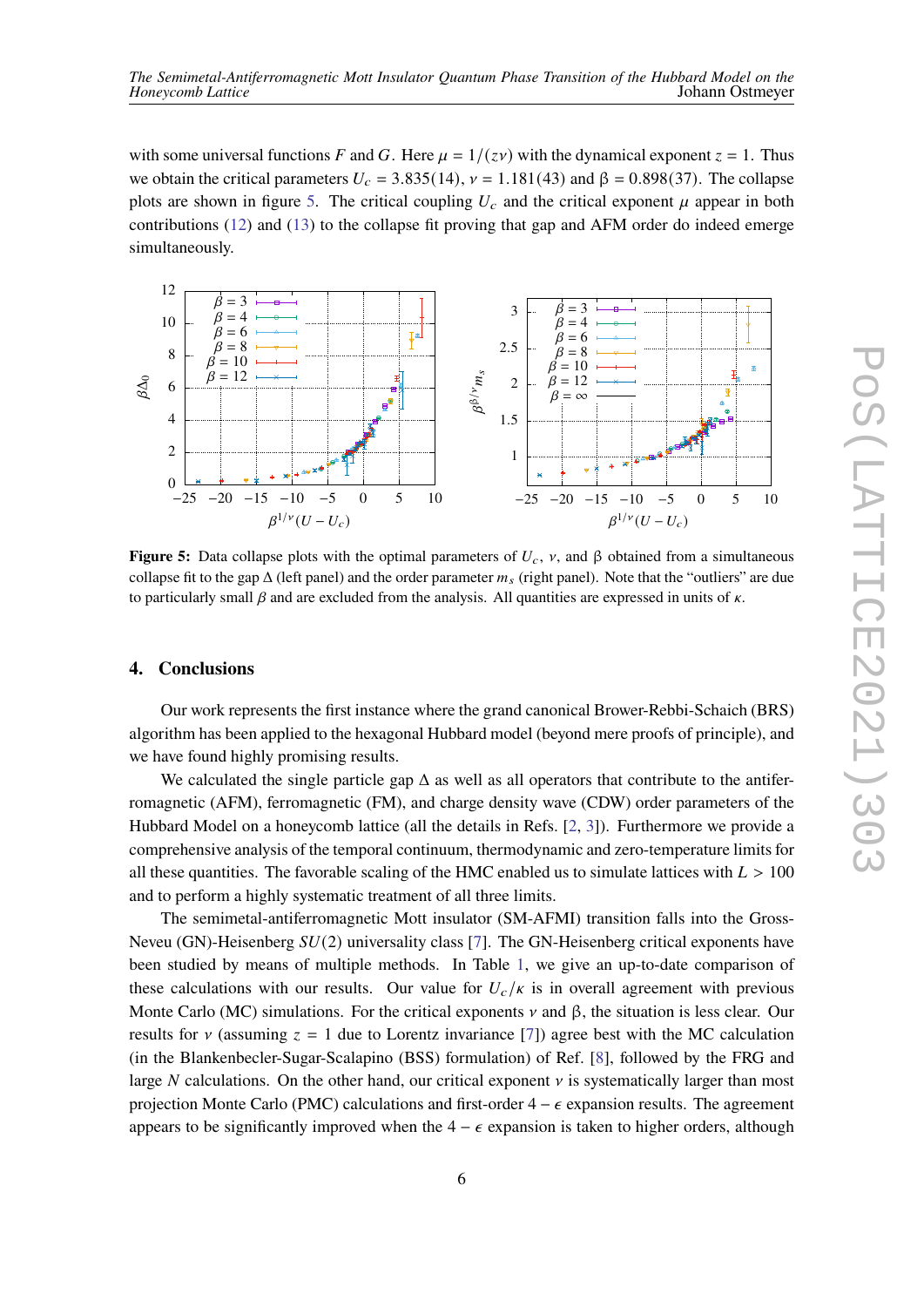<span id="page-6-0"></span>**Table 1:** Summary of critical couplings  $U_c/\kappa$  and critical exponents  $\nu$  and  $\beta$  obtained by recent MC calculations of various Hubbard models in the Gross-Neveu (GN) Heisenberg universality class, and with other methods for direct calculations of the GN Heisenberg model. We include brief comments of special features of each calculation. Note the abbreviations HMC (Hybrid Monte Carlo), AF (Auxiliary Field), BSS (Blankenbecler-Sugar-Scalapino) and BRS (Brower-Rebbi-Schaich). These concepts are explained in the main text. Furthermore, we denote FRG (Functional Renormalization Group). Our value of  $\nu$  (†) is given for  $z = 1$  [\[7\]](#page-7-6). The asterisk (\*) indicates that the 4 –  $\epsilon$  exponents of Ref. [\[9\]](#page-7-8) were used as input in the MC calculation of  $U_c$  in Ref. [\[10\]](#page-8-0). Also, note the ambiguities [\[1\]](#page-7-0) as to the correct number of fermion components in the 4 –  $\epsilon$  expansion of Ref. [\[11\]](#page-8-1).

| Method                                                 | $U_c/\kappa$ | $\mathcal V$ |        | β         |        |
|--------------------------------------------------------|--------------|--------------|--------|-----------|--------|
| Grand canonical BRS HMC ([3], present work)            | 3.835(14)    | 1.181(43)    |        | 0.898(37) |        |
| Grand canonical BSS HMC, complex AF [8]                | 3.90(5)      | 1.162        |        | 1.08(2)   |        |
| Grand canonical BSS QMC [12]                           | 3.94         | 0.93         |        | 0.75      |        |
| Projection BSS QMC [1]                                 | 3.85(2)      | 1.02(1)      |        | 0.76(2)   |        |
| Projection BSS QMC [13]                                | 3.80(1)      | 0.84(4)      |        | 0.71(8)   |        |
| Projection BSS QMC, pinning field [10]                 | 3.78         | 0.882        | $\ast$ | 0.794     | $\ast$ |
| GN 4 – $\epsilon$ expansion, 1st order [1, 9]          |              | 0.882        | $\ast$ | 0.794     | $\ast$ |
| GN 4 – $\epsilon$ expansion, 1st order [1, 11]         |              | 0.851        |        | 0.824     |        |
| GN 4 – $\epsilon$ expansion, 2nd order [1, 11]         |              | 1.01         |        | 0.995     |        |
| GN 4 – $\epsilon$ expansion, v 2nd order [4, 11]       |              | 1.08         |        | 1.06      |        |
| GN 4 – $\epsilon$ expansion, $1/\nu$ 2nd order [4, 11] |              | 1.20         |        | 1.17      |        |
| <b>GN FRG [4]</b>                                      |              | 1.31         |        | 1.32      |        |
| <b>GN FRG [14]</b>                                     |              | 1.26         |        |           |        |
| GN Large $N$ [15]                                      |              | 1.1823       |        |           |        |

the discrepancy between expansions for  $\nu$  and  $1/\nu$  persists. Finally, our critical exponent  $\beta$  does not agree with any results previously derived in the literature. They have been clustering in two regions. The PMC methods and first order  $4 - \epsilon$  expansion yielding values between 0.7 and 0.8, the other methods predicting values larger than 1. Our result lies within this gap at approximately 0.9 and our uncertainties do not overlap with any of the other results.

Thus, though we are confident to have pinned down the nature of the phase transition and to have performed a thorough analysis of the critical parameters, the values of  $\nu$  and  $\beta$  remain ambiguous. This is mostly due to a large spread of incompatible results existing in the literature prior to this work. With our values derived by an independent method we add a valuable confirmation for the critical coupling and some estimations of  $\nu$  as well as a new but plausible result for  $\beta$ .

Our progress sets the stage for future high-precision calculations of additional observables of the Hubbard model and its extensions, as well as other Hamiltonian theories of strongly correlated electrons. We anticipate the continued advancement of calculations with ever increasing system sizes, through the leveraging of additional state-of-the-art techniques from lattice QCD, such as multigrid solvers on GPU-accelerated architectures. We are actively pursuing research along these lines.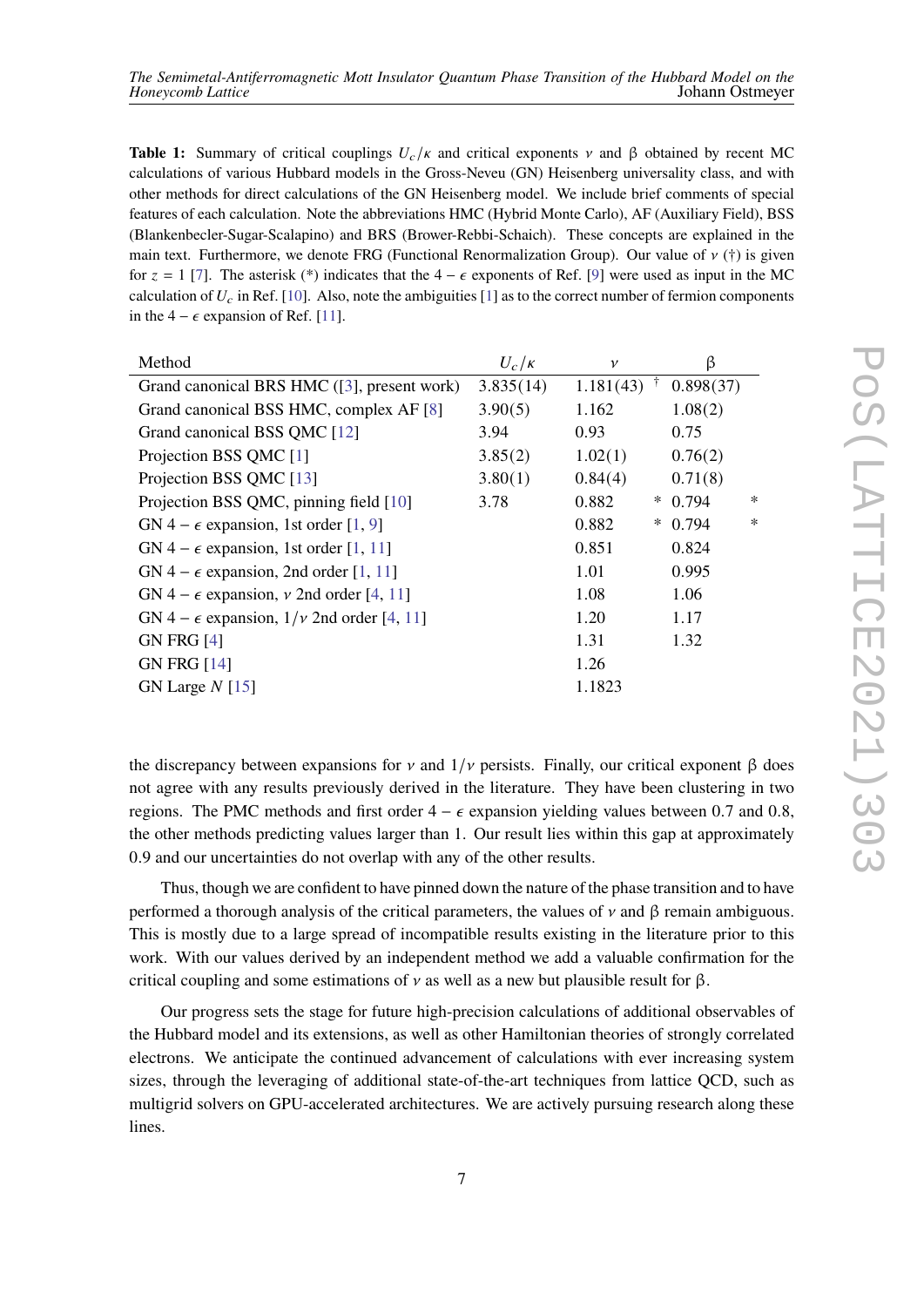#### **Acknowledgements**

We thank Jan-Lukas Wynen for helpful discussions on the Hubbard model and software issues. We also thank Michael Kajan for proof reading and for providing a lot of detailed comments. This work was funded, in part, through financial support from the Deutsche Forschungsgemeinschaft (Sino-German CRC 110 and SFB TRR-55). During this work E.B. was supported by the U.S. Department of Energy under Contract No. DE-FG02-93ER-40762. The authors gratefully acknowledge the computing time granted through JARA-HPC on the supercomputer JURECA [\[16\]](#page-8-6) at Forschungszentrum Jülich. We also gratefully acknowledge time on DEEP [\[17\]](#page-8-7), an experimental modular supercomputer at the Jülich Supercomputing Centre. The analysis was mostly done in R [\[18\]](#page-8-8) using hadron [\[19\]](#page-8-9). We are indebted to Bartosz Kostrzewa for helping us detect a compiler bug and for lending us his expertise on HPC hardware.

#### **References**

- <span id="page-7-0"></span>[1] Y. Otsuka, S. Yunoki and S. Sorella, *Universal Quantum Criticality in the Metal-Insulator Transition of Two-Dimensional Interacting Dirac Electrons*, *Phys. Rev.* **X6** [\(2016\) 011029.](https://doi.org/10.1103/PhysRevX.6.011029)
- <span id="page-7-1"></span>[2] J. Ostmeyer, E. Berkowitz, S. Krieg, T.A. Lähde, T. Luu and C. Urbach, *Semimetal–Mott insulator quantum phase transition of the Hubbard model on the honeycomb lattice*, *[Phys.](https://doi.org/10.1103/PhysRevB.102.245105) Rev. B* **102** [\(2020\) 245105.](https://doi.org/10.1103/PhysRevB.102.245105)
- <span id="page-7-2"></span>[3] J. Ostmeyer, E. Berkowitz, S. Krieg, T.A. Lähde, T. Luu and C. Urbach, *The Antiferromagnetic Character of the Quantum Phase Transition in the Hubbard Model on the Honeycomb Lattice*, 2021.
- <span id="page-7-3"></span>[4] L. Janssen and I.F. Herbut, *Antiferromagnetic critical point on graphene's honeycomb lattice: A functional renormalization group approach*, *Phys. Rev. B* **89** [\(2014\) 205403.](https://doi.org/10.1103/PhysRevB.89.205403)
- <span id="page-7-4"></span>[5] S. Krieg, T. Luu, J. Ostmeyer, P. Papaphilippou and C. Urbach, *Accelerating Hybrid Monte Carlo simulations of the Hubbard model on the hexagonal lattice*, *[Computer Physics](https://doi.org/10.1016/j.cpc.2018.10.008) [Communications](https://doi.org/10.1016/j.cpc.2018.10.008)* (2018) .
- <span id="page-7-5"></span>[6] R. Brower, C. Rebbi and D. Schaich, *Hybrid Monte Carlo simulation on the graphene hexagonal lattice*, *PoS* **[LATTICE2011](https://doi.org/10.22323/1.139.0056)** (2011) 056 [[1204.5424](https://arxiv.org/abs/1204.5424)].
- <span id="page-7-6"></span>[7] I.F. Herbut, *Interactions and Phase Transitions on Graphene's Honeycomb Lattice*, *[Phys.](https://doi.org/10.1103/PhysRevLett.97.146401) Rev. Lett.* **97** [\(2006\) 146401.](https://doi.org/10.1103/PhysRevLett.97.146401)
- <span id="page-7-7"></span>[8] P. Buividovich, D. Smith, M. Ulybyshev and L. von Smekal, *Hybrid Monte Carlo study of competing order in the extended fermionic Hubbard model on the hexagonal lattice*, *[Phys.](https://doi.org/10.1103/PhysRevB.98.235129) Rev. B* **98** [\(2018\) 235129.](https://doi.org/10.1103/PhysRevB.98.235129)
- <span id="page-7-8"></span>[9] I.F. Herbut, V. Juricic and O. Vafek, *Relativistic Mott criticality in graphene*, *[Phys. Rev. B](https://doi.org/10.1103/PhysRevB.80.075432)* **80** [\(2009\) 075432](https://doi.org/10.1103/PhysRevB.80.075432) [[0904.1019](https://arxiv.org/abs/0904.1019)].